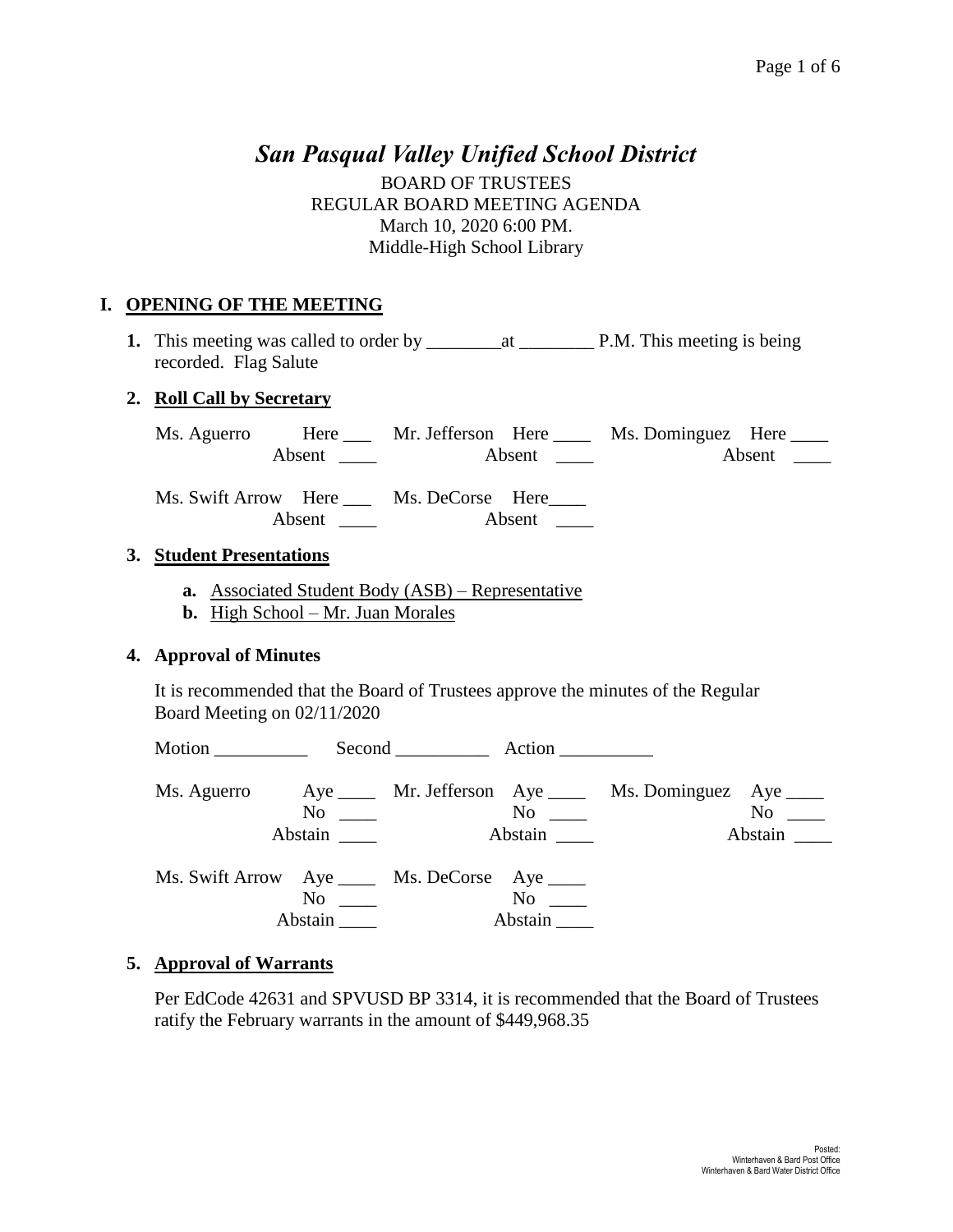| Motion                                         |                                    | Second Action |                                       |                                                           |                               |
|------------------------------------------------|------------------------------------|---------------|---------------------------------------|-----------------------------------------------------------|-------------------------------|
| Ms. Aguerro                                    | $\mathrm{No} \ \_\_\_\$<br>Abstain |               | $\mathrm{No} \ \_\_\_\$<br>Abstain __ | Aye _____ Mr. Jefferson Aye _____ Ms. Dominguez Aye _____ | $No \_\_$<br>Abstain $\qquad$ |
| Ms. Swift Arrow Aye _____ Ms. DeCorse Aye ____ | No<br>Abstain                      |               | No<br>Abstain                         |                                                           |                               |

#### **6. Public Comments**

Are there any public comments speakers who require translation?

\*Persons who have complaints against Board members or District staff are encouraged to seek resolution to those complaints by using the San Pasqual Valley Unified School District written complaint procedures before orally addressing them at a meeting. The Board will not respond to such complaints until the applicable complaint procedure (BP/AR 1312.1) has been followed and has reached the Board level. Where a complaint concerns a District employee identifiable by name, position, or other facts, the Board cannot respond until proper written notice has been given to the employee pursuant to Government Code Section 54957.

Comments shall be limited to three minutes per person (six minutes if translation is required) and twenty minutes (forty minutes if translation is required) for all comments, per topic, unless the board president, subject to the approval of the Governing Board, sets different time limits

- **a.** Are there any members of the public to be heard on items not appearing on agenda that are within the jurisdiction of the District?
- **b.** Are there any members of the public to be heard on items appearing on the agenda?
- **c.** Are there any members of the public or parents/guardians of Indian children on equal participation in educational programs provided by the district. Title VII of The Elementary and Secondary Education Act as amended by the Every Student Succeeds Act or PL 114-95

#### **II. PRESENTATIONS**

#### **III. CONSENT ITEMS**

- 1. Extra Duty: 2019-2020 Migrant University Based Summer Institute
- 2. Training/Travel: Dude University 2020
- 3. Ratification: Travel/Training: Expository Reading and Writing Curriculum (ERWC) Training in Costa Mesa, CA
- 4. Travel/Training High Educator Summit
- 5. Ratification Field Trip: State FFA Leadership Conference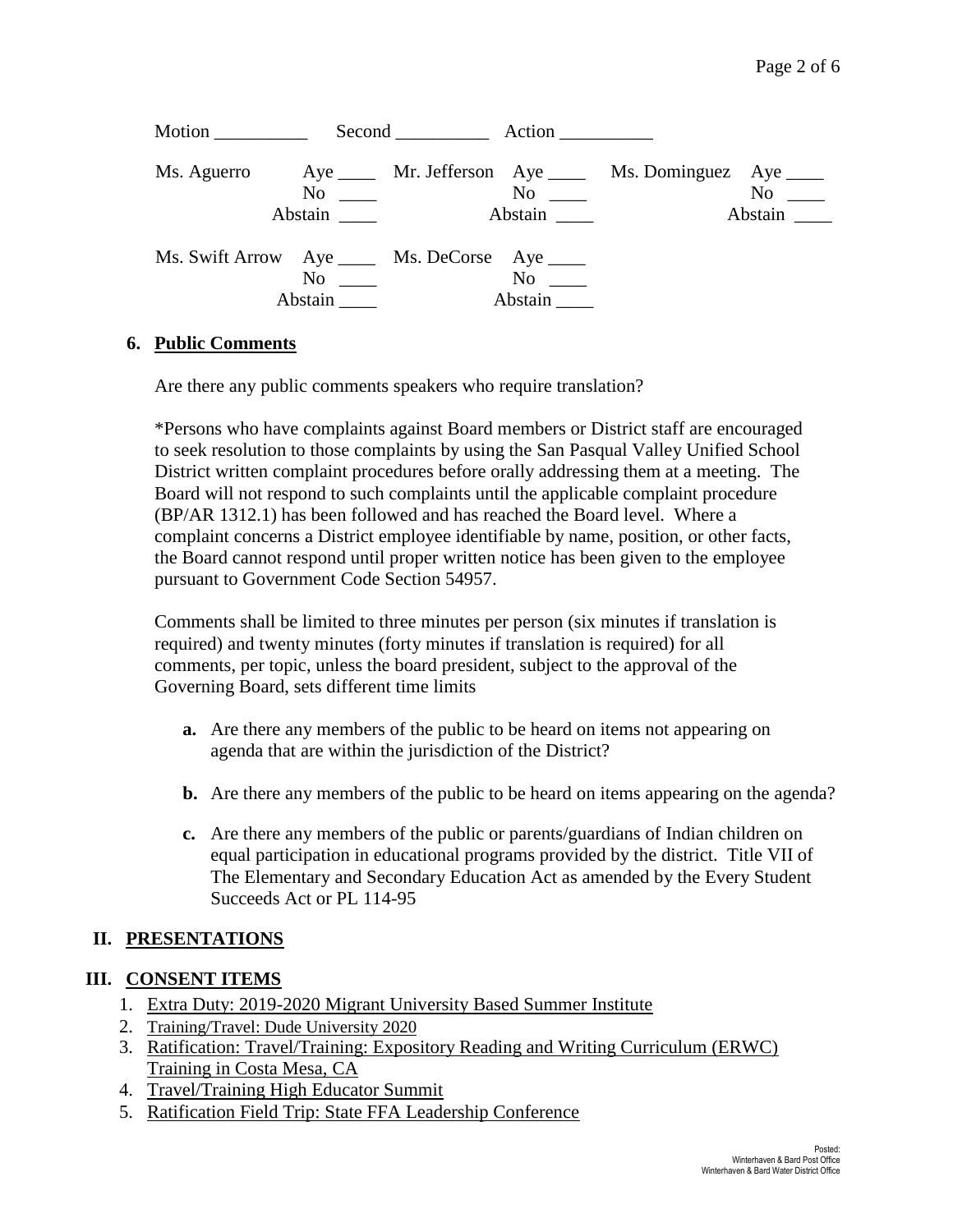- 6. Field Trip: SBAC Attendance Incentive Field Trip to Harkins Theatre in Yuma, Arizona
- 7. Ratification- Sports: 2019-2020 San Pasqual Valley High School Track Head and Assistant Coaches
- 8. Field Trip: San Pasqual Valley High School Class of 2020 Senior Trip Proposal (Annual)

|             |                                                                                   | Motion Second Action                |                                                         |                                        |  |
|-------------|-----------------------------------------------------------------------------------|-------------------------------------|---------------------------------------------------------|----------------------------------------|--|
| Ms. Aguerro | $No \ \_$<br>Abstain                                                              | $\mathrm{No}$ $\_\_$<br>Abstain ___ | Aye _____ Mr. Jefferson Aye ____ Ms. Dominguez Aye ____ | No<br>Abstain $\overline{\phantom{a}}$ |  |
|             | Ms. Swift Arrow Aye _____ Ms. DeCorse Aye ____<br>$\mathrm{No}$ $\_\_$<br>Abstain | $No \_\_$<br>Abstain                |                                                         |                                        |  |

### **IV. MONTHLY REPORTS**

- 1. San Pasqual Teachers Association (SPTA) Ms. Leah Buchanan
- 2. California School Employees Association (CSEA) Ms. Airam Hernandez
- 3. Special Education Dr. Thien Hoang, Written Report
- 4. Elementary School Mr. Ruben Gonzalez, Written Report
- 5. Middle School Ms. MaryKay Monson
- 6. Cafeteria Ms. Stacey Garcia
- 7. Human Resources Ms. Alina Sanchez
- 8. Business Services Ms. Kish Curtis
- 9. Superintendent/Bill Manes-Adult Education Principal Ms. Rauna Fox a. LCAP update
- 10. School Board

#### **V. UNFINISHED BUSINESS**

#### **VI. INFORMATION ITEMS**

- 1. Con app Winter Data information item
- 2. Quarterly Williams Report
- 3. Superintendent accepted resigned of:
	- i. Two coaches
	- ii. One classified member
- 4. Current SRO Contract
- 5. Employee Wellness Grant

#### **VII. NEW BUSINESS**

1. Agreement Between the San Pasqual Valley Unified School District and the San Pasqual Teacher's Association Expiring June 30, 2023

Motion Second Action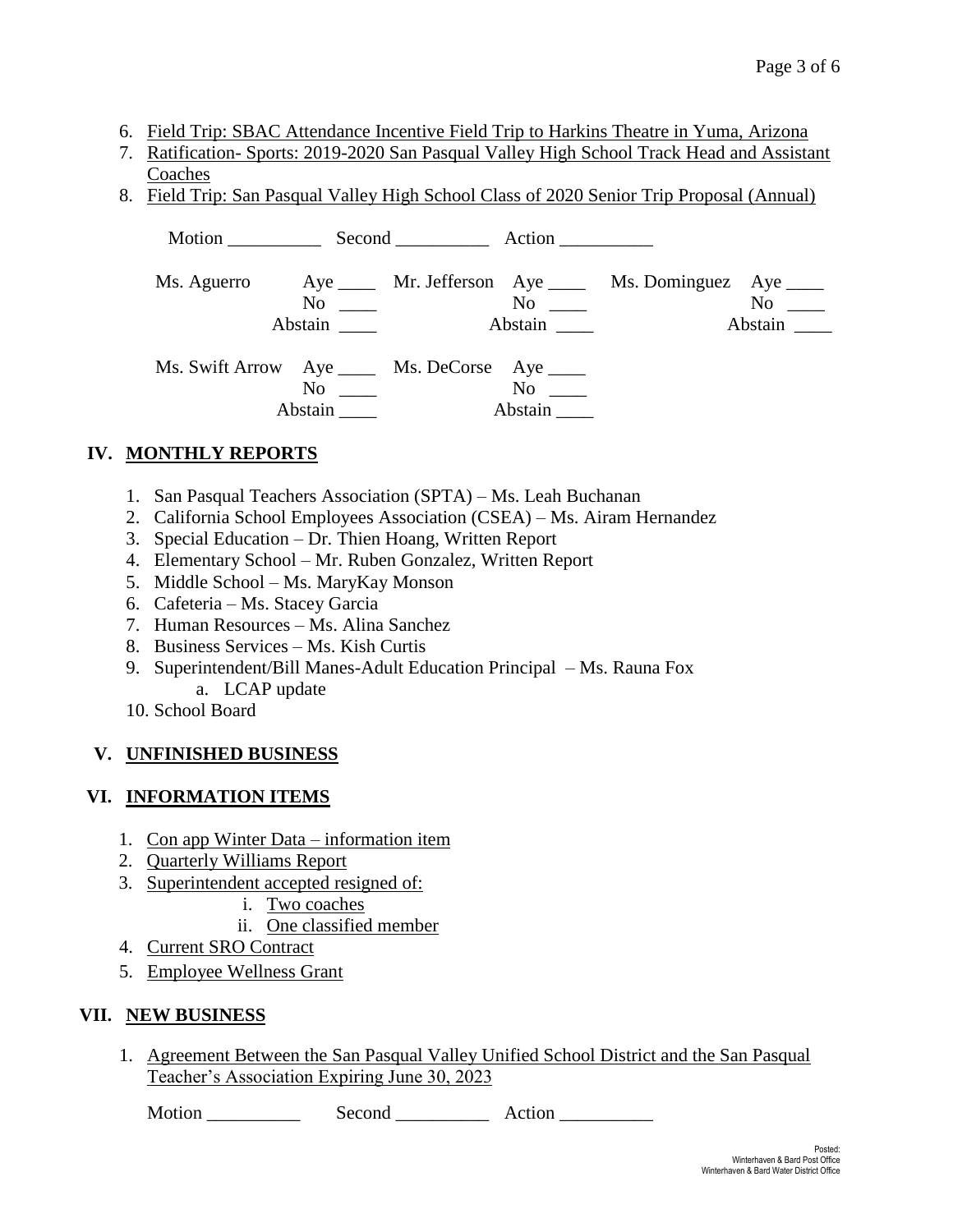| Ms. Aguerro                 |                                                                        | $No \tImes$ No $No \tImes$         |                      | Aye ______ Mr. Jefferson Aye _____ Ms. Dominguez Aye _____                         | $\overline{N_0}$     |
|-----------------------------|------------------------------------------------------------------------|------------------------------------|----------------------|------------------------------------------------------------------------------------|----------------------|
|                             | Abstain                                                                |                                    | Abstain              |                                                                                    | Abstain              |
|                             | Ms. Swift Arrow Aye _____ Ms. DeCorse Aye ____                         |                                    |                      |                                                                                    |                      |
|                             |                                                                        |                                    |                      |                                                                                    |                      |
| Hadley King & Co LLP        |                                                                        |                                    |                      | 2. Contract for Three-Year Audit Bid 2019-2020, 2020-2021, 2021-2022 for Wilkinson |                      |
|                             |                                                                        |                                    |                      |                                                                                    |                      |
|                             |                                                                        | $No \tcong No \tcong No \tcong No$ |                      | Ms. Aguerro Aye _____ Mr. Jefferson Aye _____ Ms. Dominguez Aye ____               |                      |
|                             |                                                                        |                                    | Abstain              |                                                                                    | Abstain              |
|                             | Ms. Swift Arrow Aye _____ Ms. DeCorse Aye ____<br>$No \_$<br>Abstain   |                                    | Abstain              |                                                                                    |                      |
| 3. Second Interim 2019-2020 |                                                                        |                                    |                      |                                                                                    |                      |
|                             |                                                                        |                                    |                      |                                                                                    |                      |
|                             |                                                                        |                                    |                      |                                                                                    |                      |
|                             |                                                                        |                                    |                      | Ms. Aguerro Aye _____ Mr. Jefferson Aye _____ Ms. Dominguez Aye ____               |                      |
|                             | $No \t —$                                                              |                                    | Abstain              |                                                                                    | $No \_$<br>Abstain   |
|                             | Ms. Swift Arrow Aye _____ Ms. DeCorse Aye ____<br>$No \t —$<br>Abstain | No<br>Abstain                      |                      |                                                                                    |                      |
|                             |                                                                        |                                    |                      | 4. Board Member Compensation for Members Absent during Board Meetings in March     |                      |
|                             |                                                                        |                                    |                      |                                                                                    |                      |
| Ms. Aguerro                 | $No \ \_$                                                              |                                    | $No \_\_$            | Aye _____ Mr. Jefferson Aye ____ Ms. Dominguez Aye ____                            | $No \ \_$<br>Abstain |
|                             | Ms. Swift Arrow Aye _____ Ms. DeCorse Aye ____<br>$No \ \_$<br>Abstain |                                    | $No \ \_$<br>Abstain |                                                                                    |                      |

## **VIII. BOARD COMMENTS**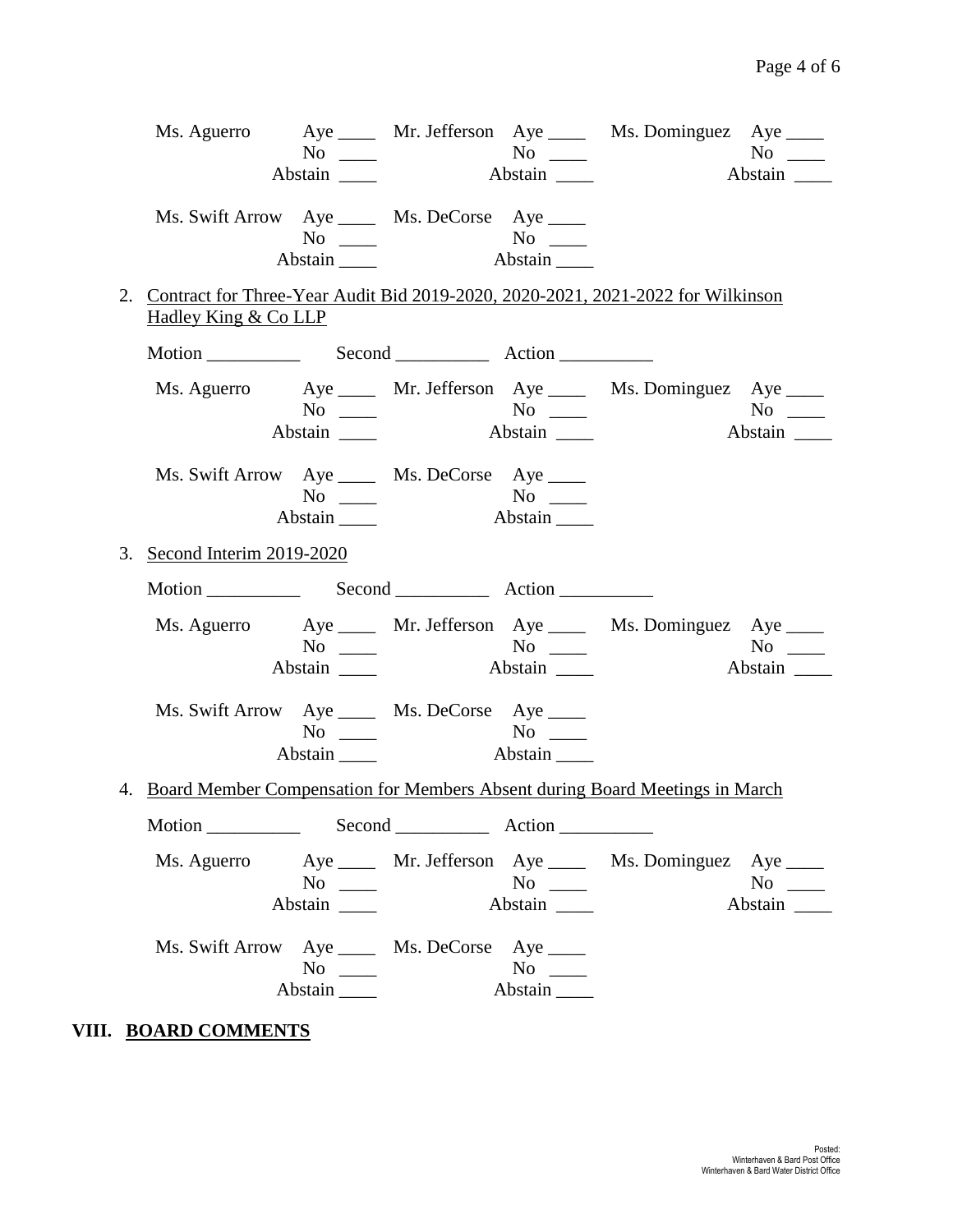# **IX. ITEMS FOR FUTURE AGENDA**   $1.$   $3.$   $3.$ 2.  $\frac{1}{2}$  4.  $\frac{1}{2}$  4.  $\frac{1}{2}$  4.  $\frac{1}{2}$  4.  $\frac{1}{2}$  4.  $\frac{1}{2}$  4.  $\frac{1}{2}$  4.  $\frac{1}{2}$  4.  $\frac{1}{2}$  4.  $\frac{1}{2}$  4.  $\frac{1}{2}$  4.  $\frac{1}{2}$  4.  $\frac{1}{2}$  4.  $\frac{1}{2}$  4.  $\frac{1}{2}$  4.  $\frac{1}{2}$  4.  $\frac{1}{2}$  **X. CLOSED SESSION Time: \_\_\_\_\_\_P.M.** Motion Second Action Ms. Aguerro Aye \_\_\_\_ Mr. Jefferson Aye \_\_\_\_ Ms. Dominguez Aye \_\_\_\_ No \_\_\_\_ No \_\_\_ No \_\_ No \_\_ Abstain \_\_\_\_ Abstain \_\_\_ Abstain \_\_\_ Abstain \_\_\_ Ms. Swift Arrow Aye \_\_\_\_ Ms. DeCorse Aye \_\_\_\_ No \_\_\_\_ No \_\_\_ Abstain \_\_\_\_\_ Abstain \_\_\_\_ 1. CONFERENCE WITH LABOR NEGOTIATOR (Superintendent) – Pursuant to Government Code 54957.6 2. PERSONNEL MATTERS – Pursuant to Government Code 54957 a. Discuss the appointment, employement, evaluation of performance, discipline or dismissal of a public employee – Certificated non reelection(s) 3. PENDING LITIGATION – Pursuant to Government Code 54956.9 **XI.** RECONVENE Time: P.M. Motion Second Action **Action** Ms. Aguerro Aye Mr. Jefferson Aye Ms. Dominguez Aye Ms. Dominguez Aye Ms. Dominguez Aye Mo No \_\_\_\_ No \_\_\_ No \_\_ No \_\_ Abstain \_\_\_\_ Abstain \_\_\_ Abstain \_\_\_ Abstain \_\_\_ Ms. Swift Arrow Aye \_\_\_\_ Ms. DeCorse Aye \_\_\_\_ No \_\_\_\_ No \_\_\_ Abstain \_\_\_\_\_ Abstain \_\_\_\_

Report to the Public on any reportable action taken in Closed Session

- 1. CONFERENCE WITH LABOR NEGOTIATOR (Superintendent) Pursuant to Government Code 54957.6
- 2. PENDING LITIGATION Pursuant to Government Code 54956.9